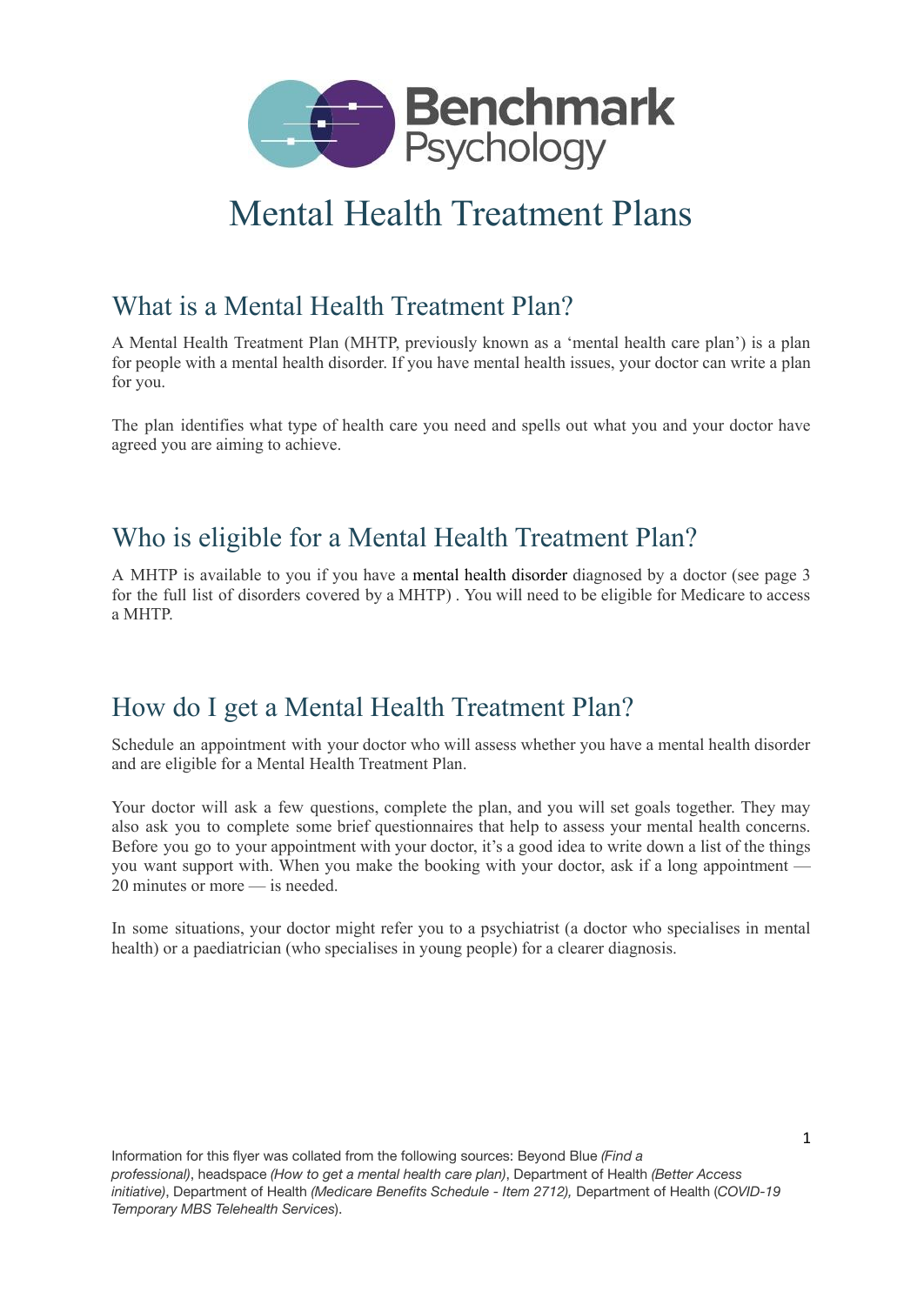### What does a Mental Health Treatment Plan cover?

If you have a Mental Health Treatment Plan, you will be entitled to [Medicare](https://www.healthdirect.gov.au/what-is-medicare) rebates for up to 10 individual psychological appointments per calendar year. If eligible, you may also be able to access up to 10 group allied mental health services each year.

**You can't get Medicare rebates for all the sessions in one go**. Your doctor will initially approve up to six rebated sessions (they can specify any number depending on need). Following your first session with your mental health professional, they will typically write to your doctor to tell them that you have engaged in treatment. After you have completed the specific number of sessions approved in the initial plan (usually six), your mental health provider will write a progress letter to your doctor. You will then need to see your doctor again for a mental health plan review so they can decide if you need a referral for further sessions. **Please note that you may need to leave a few days after your sixth session for your GP to receive and read this letter from your mental health provider.**

Your doctor can then refer you for up to another six sessions. However, only ten sessions can be used in any calendar year. Therefore, if following the initial six sessions, your doctor re-referred you for another six sessions, you would need to wait until the following calendar year to use the final two sessions to claim the rebate.

A MHTP does not expire. A referral is valid until the referred number of sessions have been completed, regardless of whether a patient chooses to change their mental health provider.

#### Temporary COVID-19 extensions for MHTP

From 9 October 2020 until 30 June 2022, 10 additional individual psychological therapy rebates (previously available only to people whose movement was restricted by a state or territory public health order), are now available each calendar year to all eligible patients under the existing MHTP initiative. This means that currently you may be eligible for up to **twenty rebated session**s in total. To be eligible, a person must have:

• an approved MHTP plan developed by their medical practitioner (GP, psychiatrist or paediatrician);

• used their initial 10 individual MHTP sessions before they seek a referral for additional sessions; and

• a referral from their reviewing mental health practitioner.

Put simply, once you have had ten sessions with your mental health practitioner, they will write a letter to your doctor outlining your progress. Your doctor will then decide if a further ten rebated sessions is appropriate for you. **Again, you may need to leave a few days after your tenth session with your mental health practitioner for the letter they write to be received and read by your doctor.**

Information for this flyer was collated from the following sources: [Beyond Blue](https://www.beyondblue.org.au/) *(Find a professional)*, [headspace](https://headspace.org.au/) *(How to get a mental health care plan)*, [Department of Health](https://www.health.gov.au/) *(Better Access initiative)*, [Department of Health](https://www.health.gov.au/) *(Medicare Benefits Schedule - Item 2712),* [Department of Health](https://www.health.gov.au/) (*COVID-19 Temporary MBS Telehealth Services*).